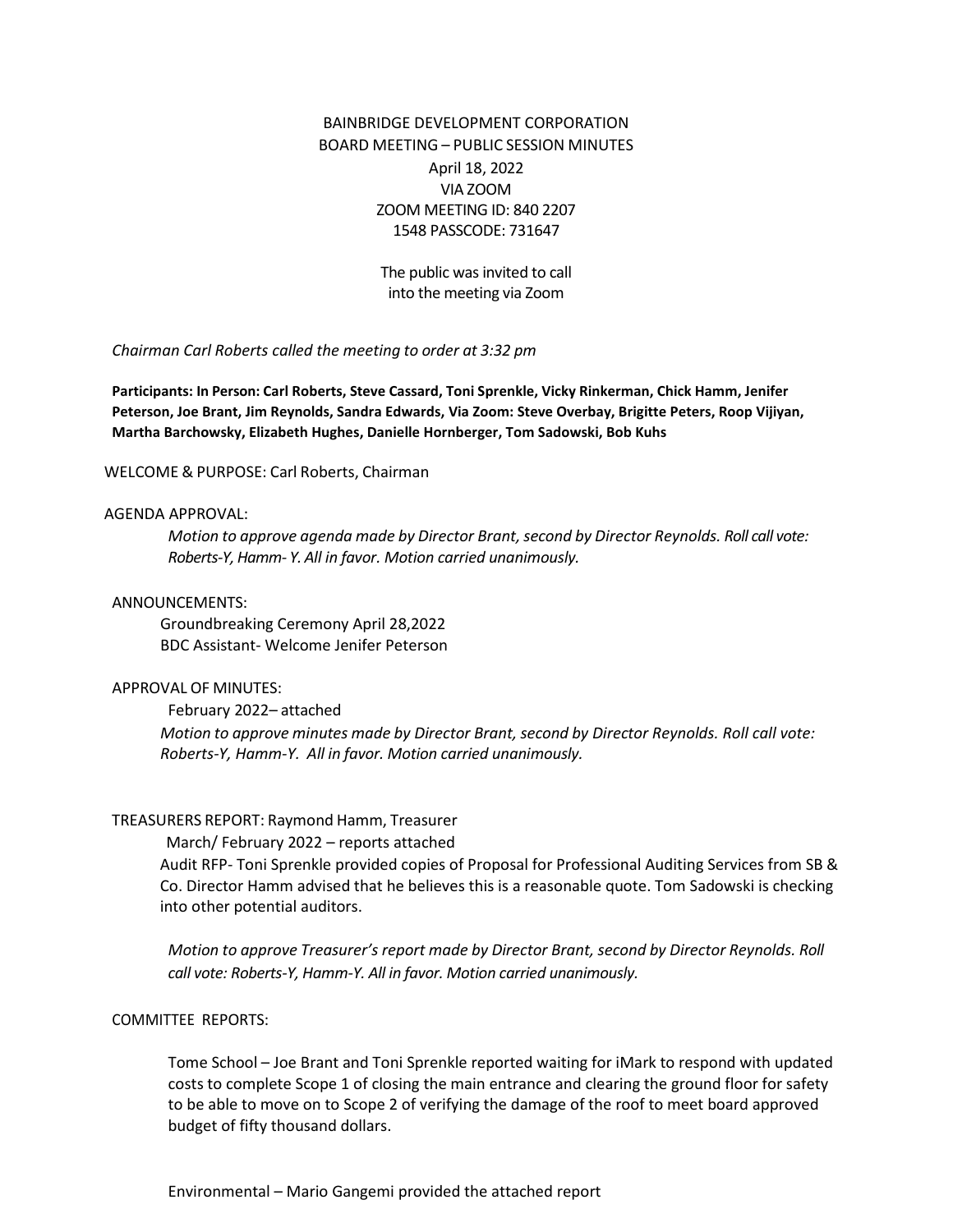#### EXECUTIVE DIRECTOR'S REPORT:

Groundbreaking Ceremony- all details set for April 28<sup>th</sup> and invitation sent. Executive Director Toni Sprenkle advised that there will be a flag raising ceremony, tent and refreshments. A shuttle will run from Pleasant View Baptist Church to alleviate parking concerns.

Phase 1- Issues found with underground foundation on Building 649, previously a storage building. Liquid assumed to be water and/or oil found filling foundation. Building 935 near Building C was found to have an under-ground storage tank. The Navy and MDE were notified. Weston was on-site to remediate water issue and samples were taken to ensure liquid was not hazardous. All sampling came back clear.

Phase 2- Steve and Toni met with Dave Collins in Washington, D.C. to discuss ESCA extension to complete preliminary work for a surface scan for Phase II. Chairman Roberts advised that the BDC owns the property that is Phase II, all plans must be approved by BDC for purchase of property.

Infrastructure – Work continues with off-site sewer and water line. Water line will need to potentially be moved internally as to not impede the right-of-way for the State Highway. Executive Director Sprenkle advised that Bainbridge Boulevard has been excavated indefinitely restricting access to the Tome School by way of the Jacob Tome Highway entrance. A second construction entrance has been installed at Jacob Tome Highway entrance to control truck and equipment traffic accessing the site. Vicky Rinkerman asked if Route 222 is still on target for the road closure reopening of May 13<sup>th</sup>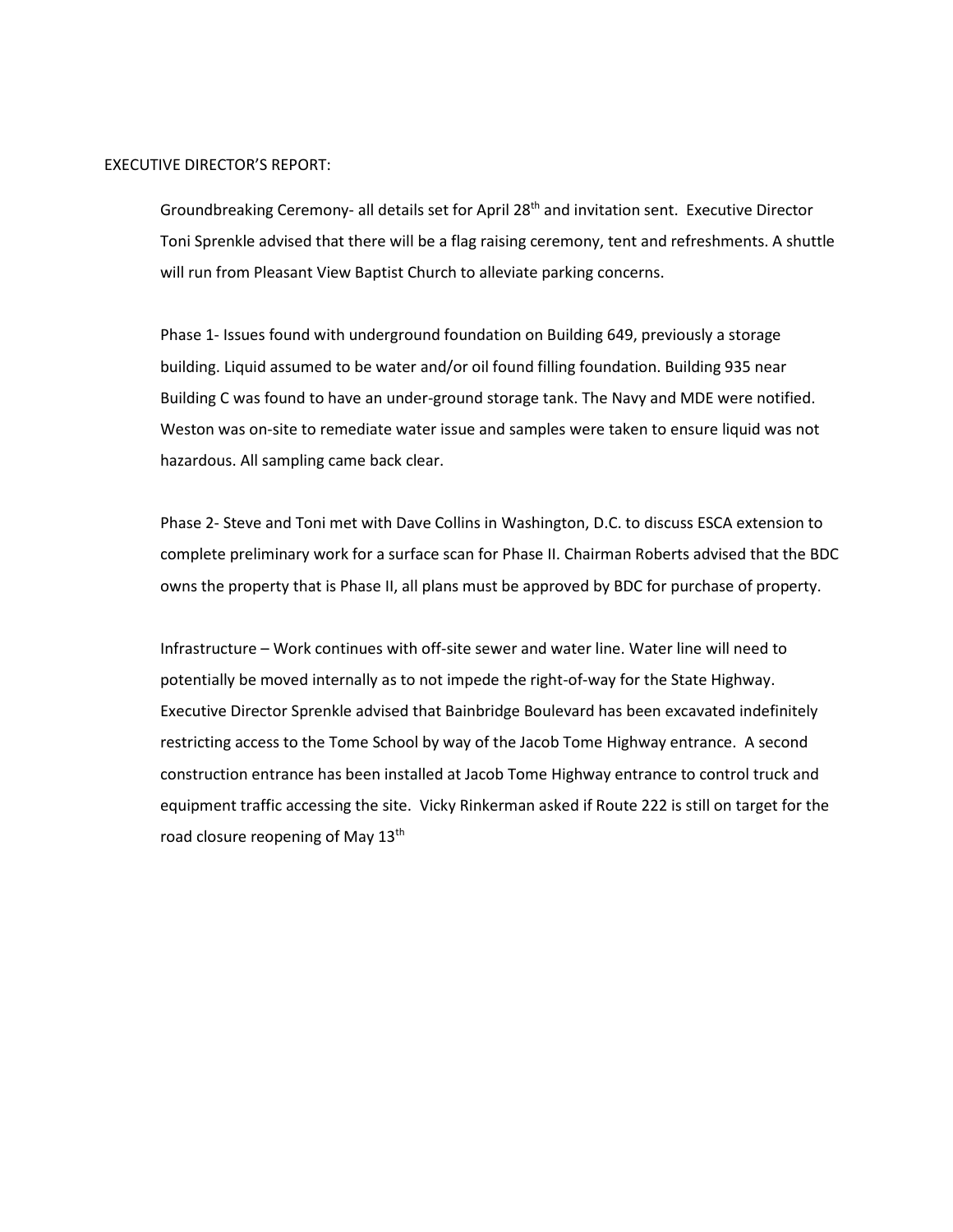## PUBLIC COMMENTS:

SUMMARY COMMENTS & ADJOURN: Motion was made by Chairman Roberts to convene in Closed Executive Session pursuant of the Annotated Code of Maryland, General Provisions Article, Title 3, Subtitle 3, Section 3-305 (3) for the purpose of considering the acquisition of real property for a public purpose and matters directly related to the acquisition. Second by Director Reynolds. Rolle call vote: Hamm-Y, Brant-Y. All in favor. Motion carried unanimously. Board did not return to open session.

*Public Meeting was adjourned at 3:53p.m. The meeting was recorded, and audio is available upon request or by visiting Bainbridge Development Corporation's website.*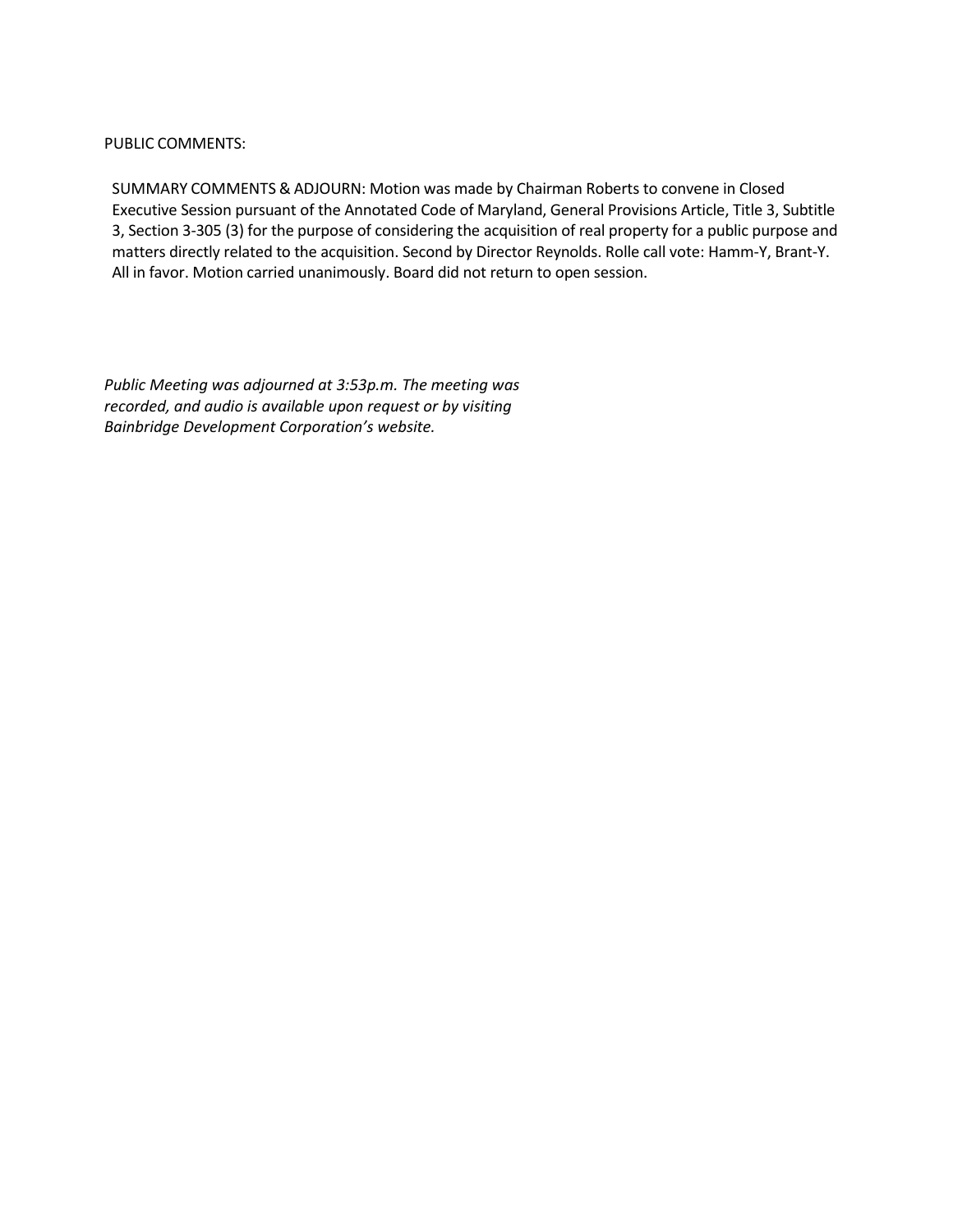# BAINBRIDGE DEVELOPMENT CORPORATION BOARD MEETING – PUBLIC SESSION February 28 3:30PM VIA ZOOM AGENDA *ZOOM MEETING ID: 840 2207 1548 PASSCODE: 731647*

Participants: Carl Roberts, Jim Reynolds, Toni Sprenkle, Roop Vijiyan, Dave Rudolph, Vicky Rinkerman, Sandra Edwards, Chick Hamm, Martha Barchowsky, Bob Kuhs, Brigitte Peters, Joe Brant, Danielle Hornberger

WELCOME & PURPOSE: Carl Roberts, Chairman

AGENDA APPROVAL:

*Motion to approve agenda made by Director Reynolds, seconded by Director Rudolph.*

### ANNOUNCEMENTS:

Phase 1 Groundbreaking has been scheduled for April 28, 2022.

## APPROVAL OF MINUTES:

January 2022

*Motion to approve January 2022 minutes made by Director Brant, seconded by Director*

### FINANCIAL UPDATE: Raymond Hamm, Treasurer

Treasurers Report - January 2022 attached

Audit RFP – With changes in operations from previous firm contracted for our accounting services, we will be releasing an RFP for those services.

*Motion to accept the January 2022 Treasurers Report and recommendation for audit RFP made by Director Hamm, seconded by Director Reynolds. All in favor.* 

# COMMITTEE REPORTS:

Tome School – Staff reviewed recommendations with MHT. Internally working on formal submission to MHT for next steps of Memorandum of Agreement for development of Tome.

Communications – Recommendation to dissolve Communications reports and replace with Executive Director report. No objections

Environmental – report attached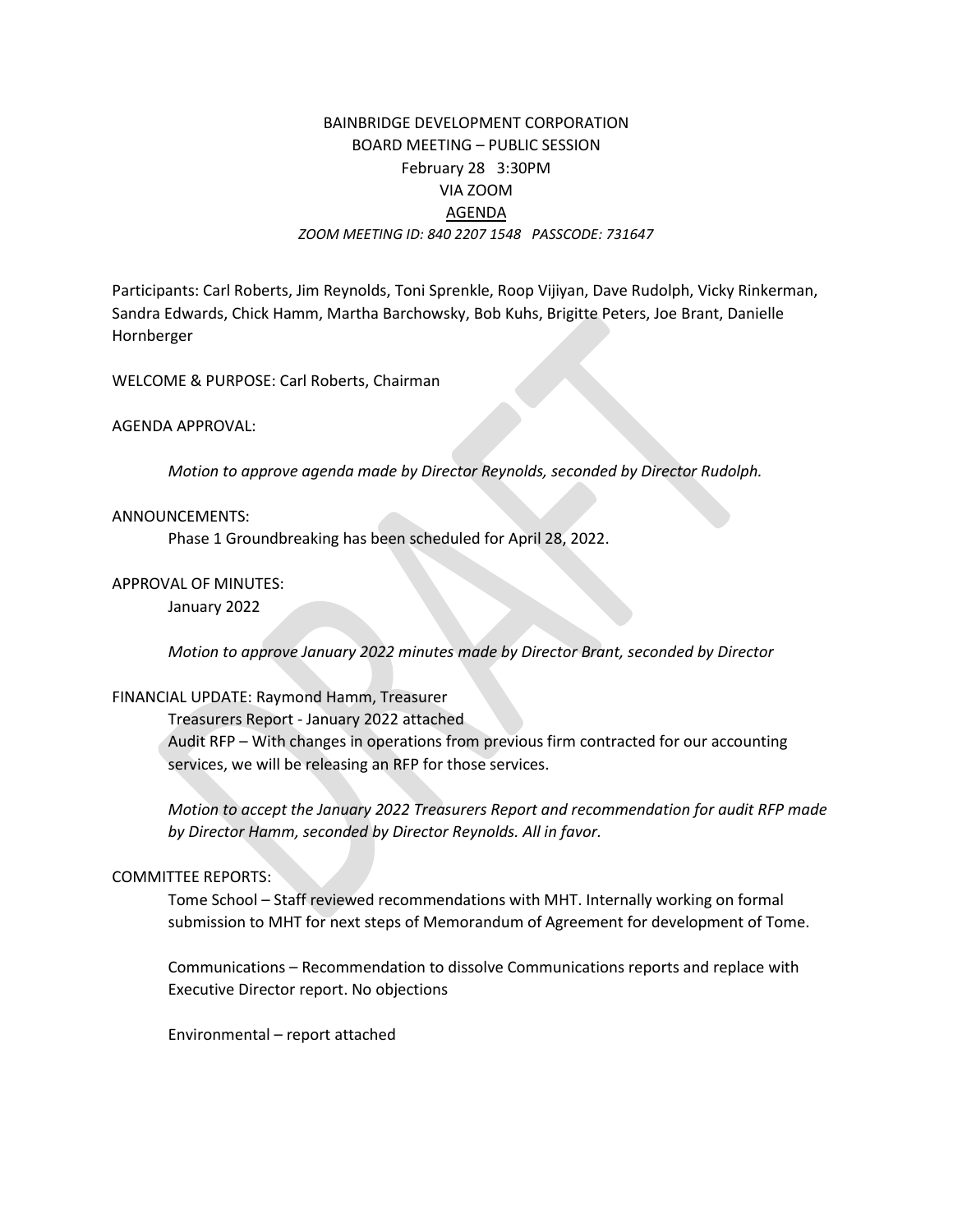OLD BUSINESS:

Phase 1 – Currently continuing to install erosion, sediment and stormwater controls for Phase 1 parcels. Large import of clay coming in for the basins, as we experienced through the ESCA work. Engineering fully engaged on Basin 1 for conversion to downgrade hazard status with MDE

Phase 2 – Toni and Steve will be meeting with USN to discuss plans for Phase 2

Infrastructure – Sewer installation on and off site moving along without issues. Water line extension is under further review related to the construction easement, though no serious concerns.

#### NEW BUSINESS:

Legal Services Agreement – Attached

*Motion to conditionally approve D. Rawle pending final review by counsel made by Director Rudolph, seconded by Director Hamm. All in favor*

Centerboard Consulting Agreement – Attached

*Motion to conditionally approve Centerboard Consulting pending final review by counsel made by Director Rudolph, seconded by Director Reynolds. All in favor*

PUBLIC COMMENTS:

SUMMARY COMMENTS & ADJOURN:

Brigitte Peters (COMMERCE) inquired on the status of the Administrative Assistant search. Toni is reviewing third round resumes and scheduling interviews over the next 2 weeks.

*Motion to adjourn meeting made by Director Reynolds, seconded by Director Rudolph. All in favor.*

Meeting adjourned at 4:09pm

*Respectfully submitted, Toni Sprenkle, Corporate Secretary*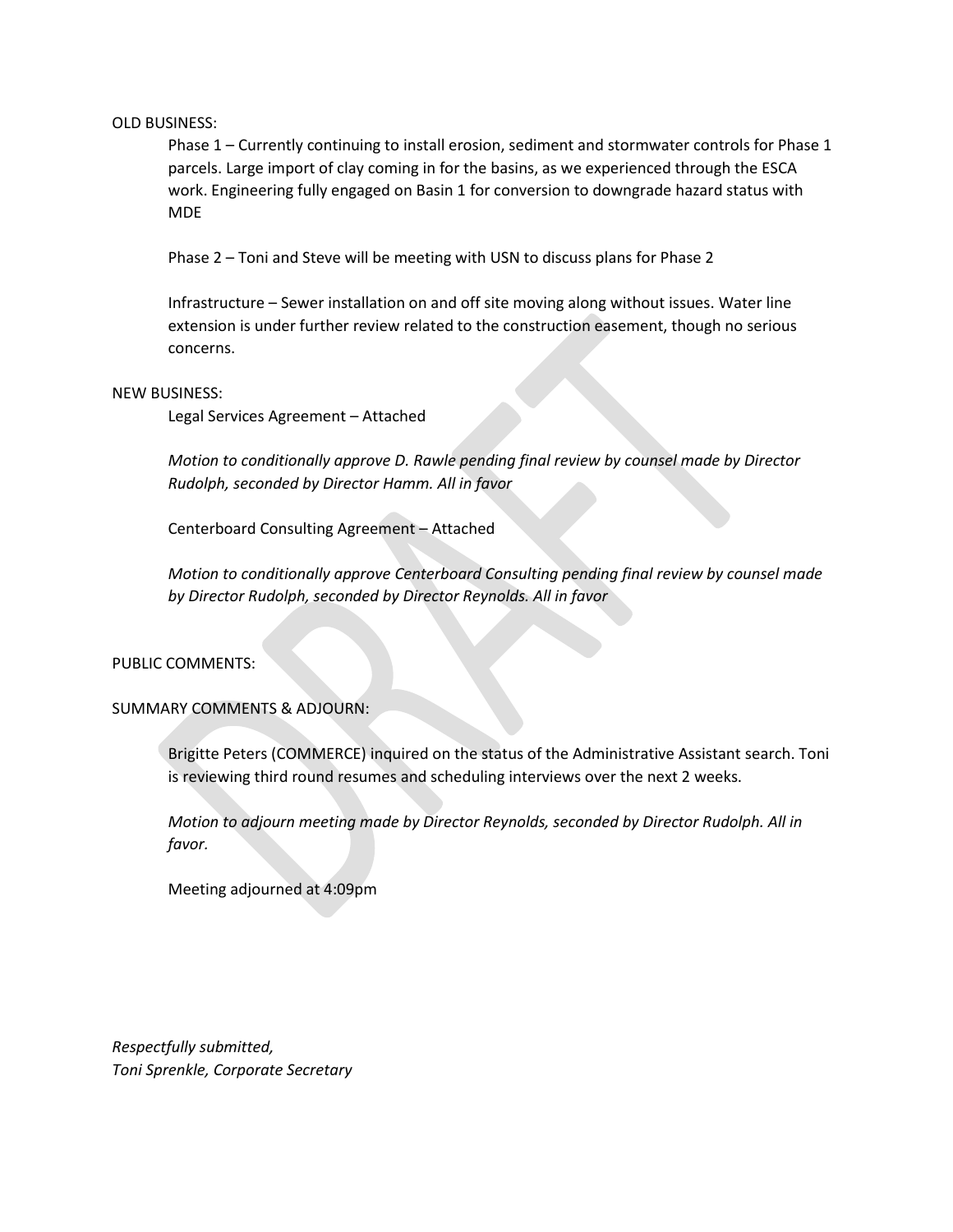### **BAINBRIDGE DEVELOPMENT CORPORATION**

#### **Consolidated Financial Board Report, February 2022**

| <b>ASSETS</b><br><b>ESCA</b> (restricted)<br>Cash<br>\$92,673.50<br>CD - Harford<br>\$266,302.33<br>CD - Howard<br>\$126,926.58<br>Money Market<br>\$714,143.15<br>Restricted-Phase 1<br>\$4.88<br>\$1,200,050.44<br><b>TOTAL LIQUIDITY:</b><br>$-0.50$<br><b>Accounts Receivable</b><br>\$1,474.86<br>Acct. Receivable - ESCA<br>\$3,549,600.00<br>Land<br>\$3,500.00<br>Vehicles<br>\$51,088.00<br>Land Improvements<br>Office Equipment<br>\$15,288.28 |                                       | <b>MONTH</b>    |                 |                 |                 |                 | FY-8 MONTHS           |               |                 |              |              |
|-----------------------------------------------------------------------------------------------------------------------------------------------------------------------------------------------------------------------------------------------------------------------------------------------------------------------------------------------------------------------------------------------------------------------------------------------------------|---------------------------------------|-----------------|-----------------|-----------------|-----------------|-----------------|-----------------------|---------------|-----------------|--------------|--------------|
|                                                                                                                                                                                                                                                                                                                                                                                                                                                           |                                       | <b>FEBRUARY</b> | <b>FEBRUARY</b> | <b>MONTHLY</b>  | <b>FEBRUARY</b> | <b>FEBRUARY</b> | <b>YTD</b>            | <b>YTD</b>    | <b>YTD</b>      | <b>YTD</b>   | <b>YTD</b>   |
|                                                                                                                                                                                                                                                                                                                                                                                                                                                           |                                       | <b>BUDGET</b>   | <b>ACTUAL</b>   | <b>VARIANCE</b> | <b>ESCA</b>     | PHASE 1         | <b>BUDGET</b>         | <b>ACTUAL</b> | <b>VARIANCE</b> | <b>ESCA</b>  | PHASE 1      |
|                                                                                                                                                                                                                                                                                                                                                                                                                                                           | <b>INCOME</b>                         |                 |                 |                 |                 |                 |                       |               |                 |              |              |
|                                                                                                                                                                                                                                                                                                                                                                                                                                                           | <b>ESCA</b>                           |                 |                 |                 |                 |                 |                       |               |                 |              |              |
|                                                                                                                                                                                                                                                                                                                                                                                                                                                           | Interest                              | \$166.00        | \$6.32          | $-5159.68$      |                 |                 | \$1,320.00            | \$510.63      | $-5809.37$      |              |              |
|                                                                                                                                                                                                                                                                                                                                                                                                                                                           | Development                           |                 |                 | \$0.00          |                 |                 | \$403,174.91          | \$403,174.91  | \$0.00          |              |              |
|                                                                                                                                                                                                                                                                                                                                                                                                                                                           | Grant                                 |                 |                 |                 | \$3,246.03      |                 |                       |               |                 | \$40,930.93  |              |
|                                                                                                                                                                                                                                                                                                                                                                                                                                                           | Misc                                  |                 |                 |                 |                 |                 |                       |               |                 |              |              |
|                                                                                                                                                                                                                                                                                                                                                                                                                                                           | Restricted-Phase 1                    |                 |                 |                 |                 | \$4.88          |                       |               |                 |              | \$127,837.30 |
|                                                                                                                                                                                                                                                                                                                                                                                                                                                           | <b>TOTAL INCOME:</b>                  | \$166.00        | \$6.32          | $-$159.68$      | \$3,246.03      | \$4.88          | \$404,494.91          | \$403,685.54  | $-$809.37$      | \$40,930.93  | \$127,837.30 |
|                                                                                                                                                                                                                                                                                                                                                                                                                                                           |                                       |                 |                 |                 |                 |                 |                       |               |                 |              |              |
|                                                                                                                                                                                                                                                                                                                                                                                                                                                           |                                       |                 |                 |                 |                 |                 |                       |               |                 |              |              |
|                                                                                                                                                                                                                                                                                                                                                                                                                                                           |                                       |                 |                 |                 |                 |                 |                       |               |                 |              |              |
|                                                                                                                                                                                                                                                                                                                                                                                                                                                           | <b>EXPENSES</b>                       |                 |                 |                 |                 |                 |                       |               |                 |              |              |
|                                                                                                                                                                                                                                                                                                                                                                                                                                                           | Office Supplies &<br>Equipment        | \$500.00        | \$245.24        | $-5254.76$      |                 |                 | \$4,686.00            | \$2,666.75    | $-$2,019.25$    |              |              |
|                                                                                                                                                                                                                                                                                                                                                                                                                                                           | Salaries &<br><b>Related Expenses</b> | \$10,350.00     | \$9,403.91      | $-$946.09$      | \$1,856.03      |                 | \$82,532.00           | \$45,926.85   | $-536,605.15$   | \$16,070.15  |              |
|                                                                                                                                                                                                                                                                                                                                                                                                                                                           | <b>Professional Fees</b>              | \$17,775.00     | \$8,772.37      | $-$9,002.63$    |                 |                 | \$79,035.00           | \$65,024.18   | $-514,010.82$   | \$28,617.79  |              |
| $-529,019.00$<br>Depreciation                                                                                                                                                                                                                                                                                                                                                                                                                             | <b>Property Management</b>            | \$9,250.00      | \$8,063.57      | $-$1,186.43$    |                 |                 | \$60,621.00           | \$36,007.31   | $-$24,613.69$   |              |              |
| <b>TOTAL FIXED ASSETS:</b><br>\$3,590,457.28                                                                                                                                                                                                                                                                                                                                                                                                              | <b>Utilities</b>                      | \$2,150.00      | \$2,740.70      | \$590.70        |                 |                 | \$4,006.00            | \$6,370.74    | \$2,364.74      |              |              |
| <b>TOTAL ASSETS:</b><br>\$4,791,982.08                                                                                                                                                                                                                                                                                                                                                                                                                    | Travel                                | \$750.00        | \$94.54         | $-5655.46$      |                 |                 | \$2,970.00            | \$1,307.72    | $-$1,662.28$    |              |              |
|                                                                                                                                                                                                                                                                                                                                                                                                                                                           | <b>Operating Expenses</b>             | \$3,445.00      | \$2,649.66      | $-5795.34$      |                 |                 | \$13,525.00           | \$6,603.48    | $-$6,921.52$    |              |              |
| <b>LIABILITIES</b>                                                                                                                                                                                                                                                                                                                                                                                                                                        | <b>TOTAL EXPENSES:</b>                | \$44,220.00     | \$31,969.99     | $-$12,250.01$   | \$1,856.03      | \$0.00          | \$247,375.00          | \$163,907.03  | $-$83,467.97$   | \$44,687.94  | \$0.00       |
| Accounts Payable - ESCA                                                                                                                                                                                                                                                                                                                                                                                                                                   |                                       |                 |                 |                 |                 |                 |                       |               |                 |              |              |
| Accounts Payable - Phase 1                                                                                                                                                                                                                                                                                                                                                                                                                                |                                       |                 |                 |                 |                 |                 |                       |               |                 |              |              |
| \$91,841.00<br>Payable - COMMERCE                                                                                                                                                                                                                                                                                                                                                                                                                         |                                       |                 |                 |                 |                 |                 |                       |               |                 |              |              |
| \$0.00<br>Other                                                                                                                                                                                                                                                                                                                                                                                                                                           |                                       |                 |                 |                 |                 |                 |                       |               |                 |              |              |
| Deferred Revenue<br>\$0.00                                                                                                                                                                                                                                                                                                                                                                                                                                |                                       |                 |                 |                 |                 |                 |                       |               |                 |              |              |
| <b>TOTAL LIABILITIES:</b><br>\$91,841.00                                                                                                                                                                                                                                                                                                                                                                                                                  |                                       |                 |                 |                 |                 |                 |                       |               |                 |              |              |
| <b>EQUITY:</b><br>\$4,700,141.08                                                                                                                                                                                                                                                                                                                                                                                                                          |                                       |                 |                 |                 |                 |                 |                       |               |                 |              |              |
|                                                                                                                                                                                                                                                                                                                                                                                                                                                           |                                       |                 |                 |                 |                 |                 |                       |               |                 |              |              |
| <b>TOTAL LIABILITIES</b><br>\$4,791,982.08<br>& EQUITY:                                                                                                                                                                                                                                                                                                                                                                                                   | <b>NET INCOME:</b>                    | $-$44,054.00$   | $-531,963.67$   | \$12,090.33     | \$1,390.00      |                 | $$4.88$ $$157,119.91$ | \$239,778.51  | \$82,658.60     | $-53,757.01$ | \$127,837.30 |

*4/14/2022*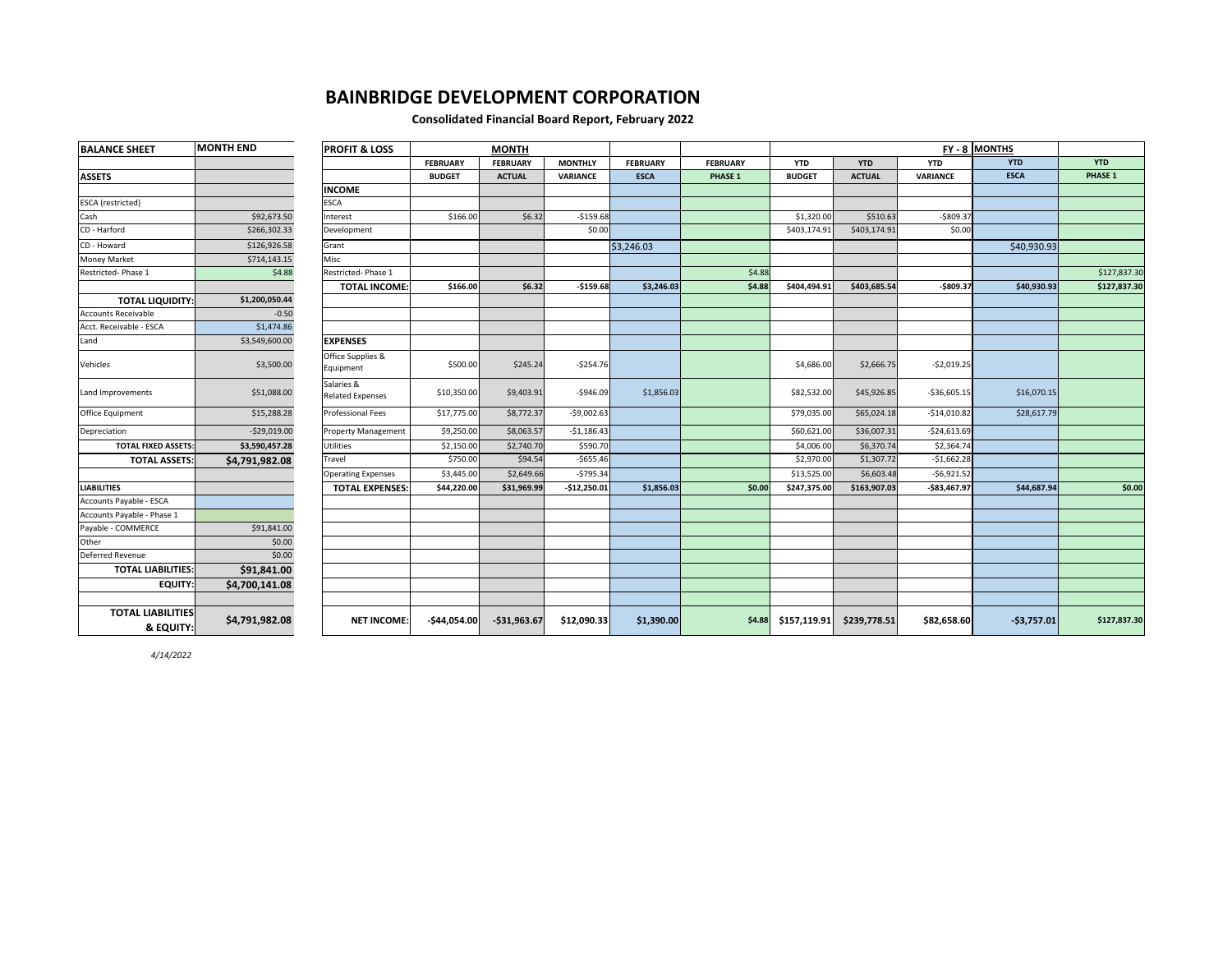### **BAINBRIDGE DEVELOPMENT CORPORATION**

#### **Consolidated Financial Board Report, March 2022**

| <b>BALANCE SHEET</b>                  | <b>MONTH END</b> | <b>PROFIT &amp; LOSS</b>              | <b>MONTH</b>  |               |                |              |                | FY - 9 MONTHS |               |               |             |              |
|---------------------------------------|------------------|---------------------------------------|---------------|---------------|----------------|--------------|----------------|---------------|---------------|---------------|-------------|--------------|
|                                       |                  |                                       | <b>MARCH</b>  | <b>MARCH</b>  | <b>MONTHLY</b> | <b>MARCH</b> | <b>MARCH</b>   | <b>YTD</b>    | <b>YTD</b>    | <b>YTD</b>    | <b>YTD</b>  | <b>YTD</b>   |
| <b>ASSETS</b>                         |                  |                                       | <b>BUDGET</b> | <b>ACTUAL</b> | VARIANCE       | <b>ESCA</b>  | <b>PHASE 1</b> | <b>BUDGET</b> | <b>ACTUAL</b> | VARIANCE      | <b>ESCA</b> | PHASE 1      |
|                                       |                  | <b>INCOME</b>                         |               |               |                |              |                |               |               |               |             |              |
| <b>ESCA</b> (restricted)              |                  | <b>ESCA</b>                           |               |               |                |              |                |               |               |               |             |              |
| Cash                                  | \$83,032.16      | Interest                              | \$166.00      | \$6.81        | $-5159.19$     |              |                | \$1,500.00    | \$517.44      | $-5982.56$    |             |              |
| CD - Harford                          | \$266,302.33     | Development                           |               |               | \$0.00         |              |                | \$403,174.91  | \$403,174.91  | \$0.00        |             |              |
| CD - Howard                           | \$126,926.58     | Grant                                 |               |               |                | \$1,525.50   |                |               |               |               | \$46,213.44 |              |
| <b>Money Market</b>                   | \$714,146.21     | Misc                                  |               |               |                |              |                |               |               |               |             |              |
| Restricted-Phase 1                    |                  | Restricted-Phase 1                    |               |               |                |              | \$79.88        |               |               |               |             | \$127,837.30 |
|                                       |                  | <b>TOTAL INCOME:</b>                  | \$166.00      | \$6.81        | $-$159.19$     | \$1,525.50   | \$79.88        | \$404,674.91  | \$403,692.35  | $-5982.56$    | \$46,213.44 | \$127,837.30 |
| <b>TOTAL LIQUIDITY:</b>               | \$1,190,407.28   |                                       |               |               |                |              |                |               |               |               |             |              |
| <b>Accounts Receivable</b>            | $-0.50$          |                                       |               |               |                |              |                |               |               |               |             |              |
| Acct. Receivable - ESCA               | \$3,000.36       |                                       |               |               |                |              |                |               |               |               |             |              |
| Land                                  | \$3,549,600.00   | <b>EXPENSES</b>                       |               |               |                |              |                |               |               |               |             |              |
| Vehicles                              | \$3,500.00       | Office Supplies &<br>Equipment        | \$500.00      | \$1,151.54    | \$651.54       |              |                | \$5,325.00    | \$3,818.29    | $-$1,506.71$  |             |              |
| Land Improvements                     | \$51,088.00      | Salaries &<br><b>Related Expenses</b> | \$7,750.00    | \$6,414.36    | $-$1,335.64$   | \$1,525.50   |                | \$93,786.00   | \$52,341.21   | $-$41,444.79$ | \$17,595.65 |              |
| Office Equipment                      | \$15,288.28      | <b>Professional Fees</b>              | \$5,500.00    | $-541.20$     | $-55,541.20$   |              |                | \$89,812.00   | \$64,982.98   | $-524,829.02$ | \$28,617.79 |              |
| Depreciation                          | $-529,019.00$    | <b>Property Management</b>            | \$10,475.00   | \$393.68      | $-510,081.32$  |              |                | \$68,887.00   | \$36,400.99   | $-532,486.01$ |             |              |
| <b>TOTAL FIXED ASSETS:</b>            | \$3,590,457.28   | Utilities                             | \$2,150.00    | $-5285.70$    | $-52,435.70$   |              |                | \$4,552.00    | \$6,085.04    | \$1,533.04    |             |              |
| <b>TOTAL ASSETS:</b>                  | \$4,783,864.42   | Travel                                | \$125.00      |               | $-$125.00$     |              |                | \$3,375.00    | \$1,307.72    | $-$2,067.28$  |             |              |
|                                       |                  | <b>Operating Expenses</b>             | \$600.00      | \$491.79      | $-5108.21$     |              |                | \$15,369.00   | \$7,095.27    | $-58,273.73$  |             |              |
| <b>LIABILITIES</b>                    |                  | <b>TOTAL EXPENSES:</b>                | \$27,100.00   | \$8,124.47    | $-$18,975.53$  | \$1,525.50   | \$0.00         | \$281,106.00  | \$172,031.50  | -\$109,074.50 | \$46,213.44 | \$0.00       |
| Accounts Payable - ESCA               |                  |                                       |               |               |                |              |                |               |               |               |             |              |
| Accounts Payable - Phase 1            |                  |                                       |               |               |                |              |                |               |               |               |             |              |
| Payable - COMMERCE                    | \$91,841.00      |                                       |               |               |                |              |                |               |               |               |             |              |
| Other                                 | \$0.00           |                                       |               |               |                |              |                |               |               |               |             |              |
| Deferred Revenue                      | \$0.00           |                                       |               |               |                |              |                |               |               |               |             |              |
| <b>TOTAL LIABILITIES:</b>             | \$91,841.00      |                                       |               |               |                |              |                |               |               |               |             |              |
| <b>EQUITY:</b>                        | \$4,692,023.42   |                                       |               |               |                |              |                |               |               |               |             |              |
|                                       |                  |                                       |               |               |                |              |                |               |               |               |             |              |
| <b>TOTAL LIABILITIES</b><br>& EQUITY: | \$4,783,864.42   | <b>NET INCOME:</b>                    | $-526,934.00$ | $-58,117.66$  | \$18,816.34    | \$0.00       | \$79.88        | \$123,568.91  | \$231,660.85  | \$108,091.94  | \$0.00      | \$127,837.30 |

*4/14/2022*